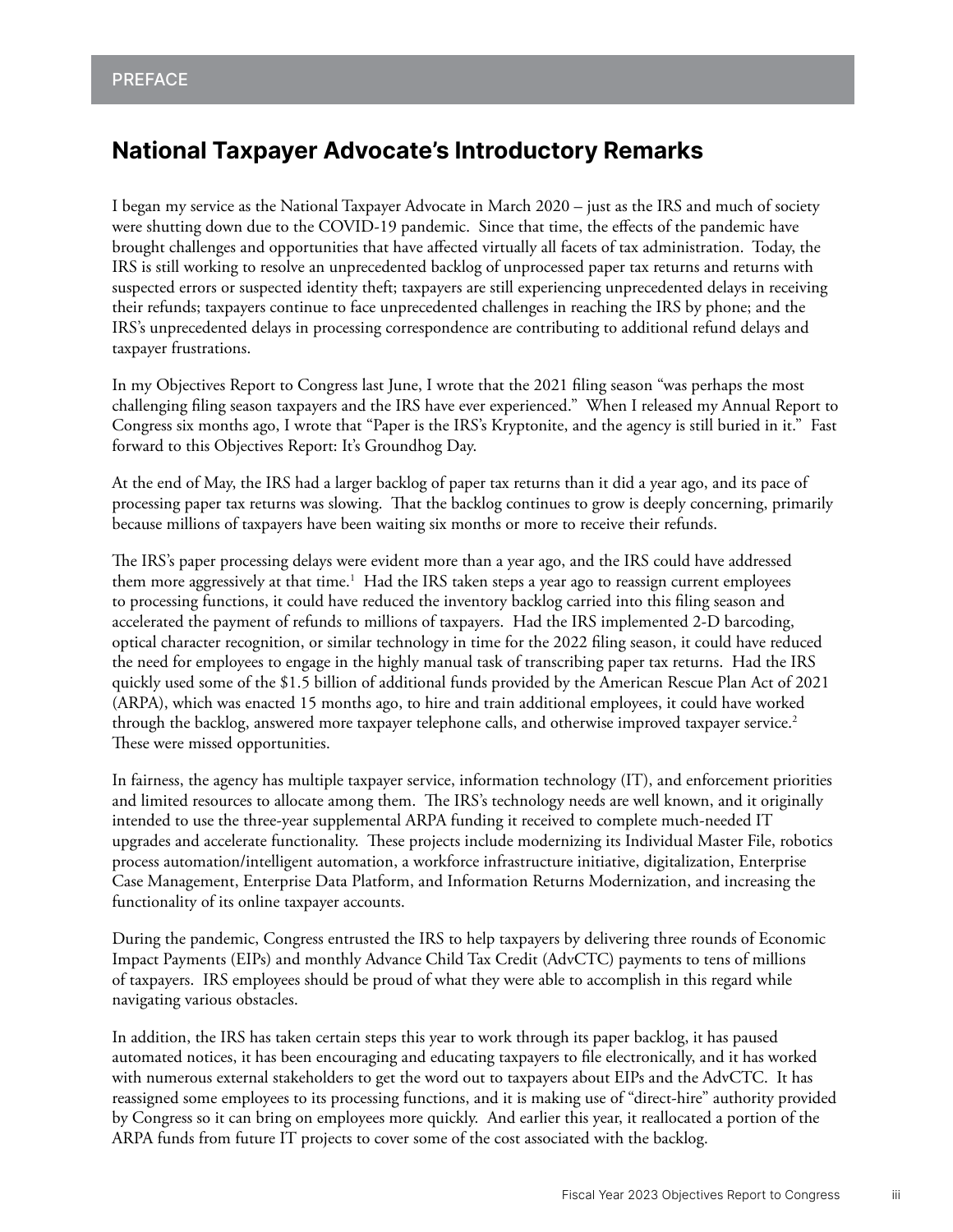<span id="page-1-0"></span>The IRS has committed to reduce the paper tax return backlog to a "healthy" level by the end of the 2022 calendar year. I am pleased the IRS leadership has made this commitment because it strengthens its message that this is a top agency priority. However, it will be a difficult commitment to achieve.

As detailed below, the IRS currently has a paper tax return backlog of over 21 million returns – slightly larger than its backlog of unprocessed paper returns at this time last year. That is because its pace of processing paper tax returns has not kept up with new receipts. The IRS's difficulty in processing original individual income tax returns (Forms 1040), a portion of the backlog, illustrates its challenges most vividly. As of late May, the IRS had a known backlog of 8.2 million paper Forms 1040, and it may end up receiving as many paper tax returns this year as it received last year (17 million).

Processing has been comparatively slow. As of April 29, the IRS had processed a weekly average of 242,000 paper Forms 1040 over the preceding four weeks. As of May 27, the IRS had processed a weekly average of 205,000 paper Forms 1040 over the preceding four weeks.<sup>3</sup> That represents a productivity decline of 15 percent from April to May. If the IRS were to process paper Forms 1040 at its current rate of 205,000 per week over a 52-week year, it would only process 10.7 million returns in a full year. To work through its current Form 1040 paper inventory and the additional Form 1040 paper returns it will receive as we approach the extended filing deadline of October 15, the IRS would have to process far more than 10.7 million returns – and do it in less than half a year. It likely would have to process well over 500,000 Forms 1040 per week to eliminate the backlog this year. The math is daunting.

To work through the backlog more quickly, the IRS has several options: hire more employees to transcribe paper tax returns in its Submission Processing function; find a way to transfer data transcription duties to its Accounts Management function; utilize contractors; implement scanning technology to machine-read paper returns; or undertake some combination of these steps. At present, paper tax returns are only transcribed in three Submission Processing locations (Austin, Kansas City, and Ogden). The IRS has had difficulty hiring in those cities. The IRS set a hiring goal of 5,473 employees in Submission Processing this year, but as of May 27, it had only onboarded 2,056 employees – 3,417 short of its goal.

The IRS's Accounts Management function is not currently able to process paper returns, but because its employees are not limited to those three locations, the IRS has been able to hire employees in that function much more successfully. It has onboarded 4,938 employees in Accounts Management – which constitutes 99 percent of its hiring goal of 5,000 employees. There are many obstacles to transferring data transcription duties to Accounts Management or contractors, including taxpayer confidentiality concerns, but if the IRS cannot solve the problem in other ways, those are options it will need to explore.

The other step the IRS can take is to automate the transcription of paper tax returns. Today, the digits on every paper return must be manually keystroked into IRS systems by an employee. In the year 2022, that doesn't just *seem* crazy. It *is* crazy. In March, I issued a Taxpayer Advocate Directive (TAD) directing the IRS to implement 2-D barcoding or other scanning technology for next year so data from paper returns can be machine-read[.4](#page-6-0) In my view, the data intake process needs to be automated in time for the 2023 filing season.

In making its commitment to achieve "healthy" inventory levels by year end, the IRS did not define how it will measure "healthy." I believe the most important metric is the refund delivery period. Historically, the IRS has paid refunds resulting from paper-filed returns within four to six weeks. Refunds are now taking six months or longer for taxpayers who filed paper returns or whose e-filed returns have been held up in processing. From a taxpayer perspective, returning to a four- to six-week refund delivery period is a reasonable definition of "healthy."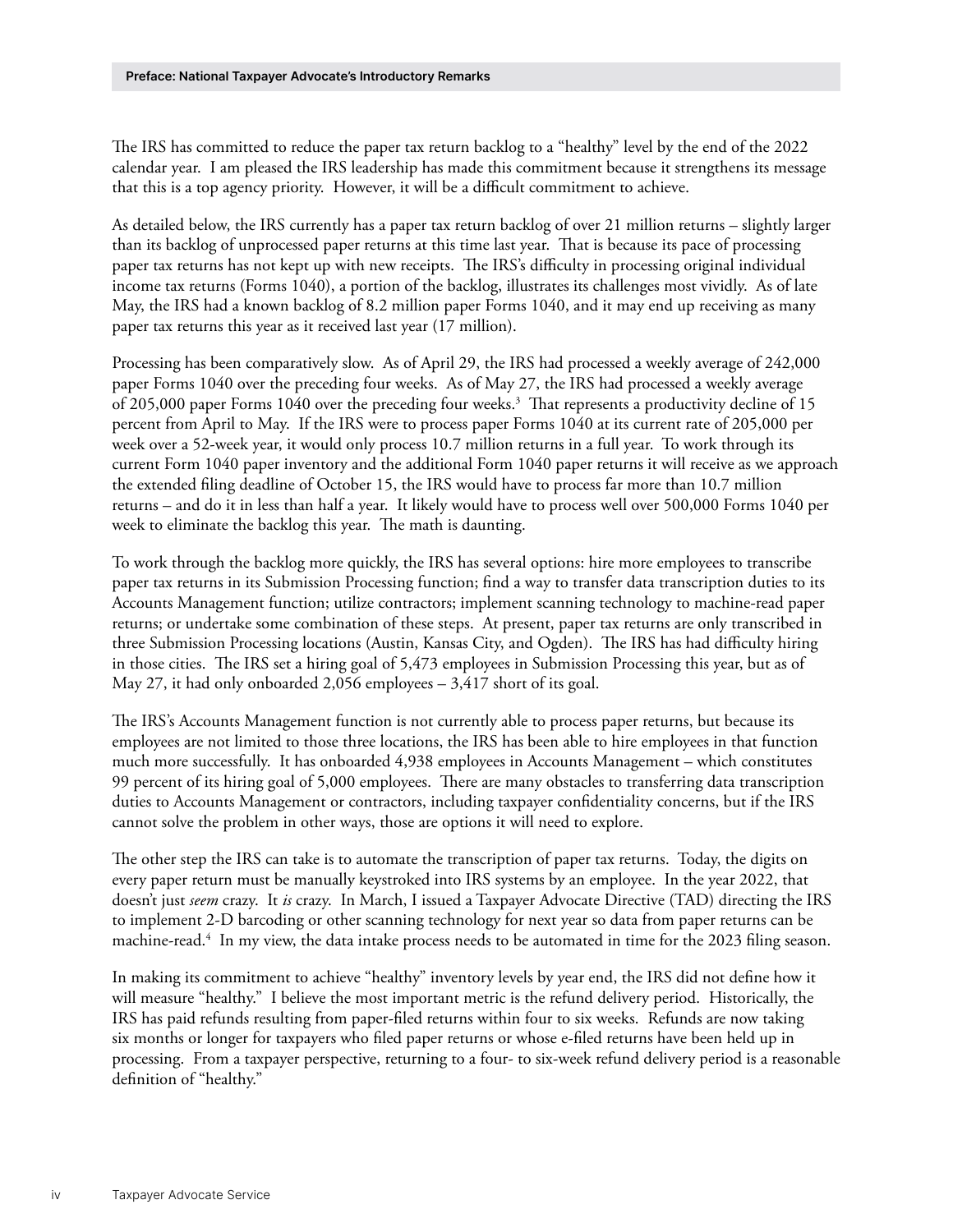### <span id="page-2-0"></span>**THE GOOD NEWS**

For the overwhelming majority of taxpayers who e-filed tax returns, the filing season went smoothly. We estimate that more than 85 percent of individual taxpayers e-filed their federal income tax returns and either received the refunds they claimed or paid any balance due without issue.<sup>5</sup> At the end of the filing season, the IRS reported it had received about 139 million individual income tax returns and had issued refunds to 89 million taxpayers, or [6](#page-6-0)4 percent.<sup>6</sup> By late May, those numbers had increased to 145 million receipts and 96 million refunds, or 66 percent.<sup>7</sup>

The IRS's leadership and its employees deserve credit for successfully processing such a high percentage of returns despite an extraordinarily complicated tax code, notoriously antiquated technology programs (Individual Master File and Business Master File), inadequate staffing, lingering challenges resulting from the COVID-19 pandemic, and significant changes in law the IRS was required to implement on short notice – most notably the AdvCTC. Despite these challenges, the tax system, as a whole, has held up well during the past two years.

The IRS also deserves credit for more quickly processing returns sent to its Error Resolution System (ERS), which resolves disparities between the amounts claimed on tax returns and amounts reflected on IRS records. Refunds are not paid on returns pending in ERS until disparities are resolved. At the close of the 2021 filing season, the ERS inventory stood at 10.3 million returns, most involving Recovery Rebate Credit (RRC) disparities[.8](#page-6-0) In an effort to reduce these disparities, the IRS took several steps. One was to send letters to recipients of EIPs and AdvCTC payments to let them know the amounts of the payments they received according to IRS records and to update each taxpayer's Online Account with the same information.<sup>[9](#page-6-0)</sup> While IRS records are not correct in all cases, they are mostly accurate, and the hope was that providing this information to taxpayers in advance of filing would reduce disparities and eliminate delays.

A second step was to automate the review of most RRC and AdvCTC disparities, as ERS's review of RRC disparities had required employee review in 2021. These steps made a big difference. At the close of the 2022 filing season, the ERS inventory stood at 1.6 million returns – a reduction of nearly 85 percent as compared with 2021.<sup>[10](#page-6-0)</sup> This means that millions of taxpayers received timely refunds who would have experienced delays under last year's procedures.

#### **THE BAD NEWS**

Notwithstanding the IRS's efforts and despite some notable improvements, millions of taxpayers have continued to experience lengthy refund delays, and getting in touch with the IRS has remained very difficult.

#### **Backlog in Processing of Paper Tax Returns**

A year ago, it was clear the biggest challenge the agency faced was processing its backlog of paper tax returns, suspended returns that required manual processing, and paper correspondence. A year later, not enough progress has been made. For the week ending May 22, 2021, the backlog of unprocessed paper tax returns stood at 20 million. At the end of May of this year, the backlog had increased to 21.3 million.

For the week ending May 27, 2022, the backlog included 10.5 million known individual returns, 7.4 million known business returns, and 3.4 million returns that the IRS had not yet been able to classify as individual or business returns. Figure 1 compares the unprocessed backlog inventory from May 2021 with the unprocessed backlog inventory from May 2022.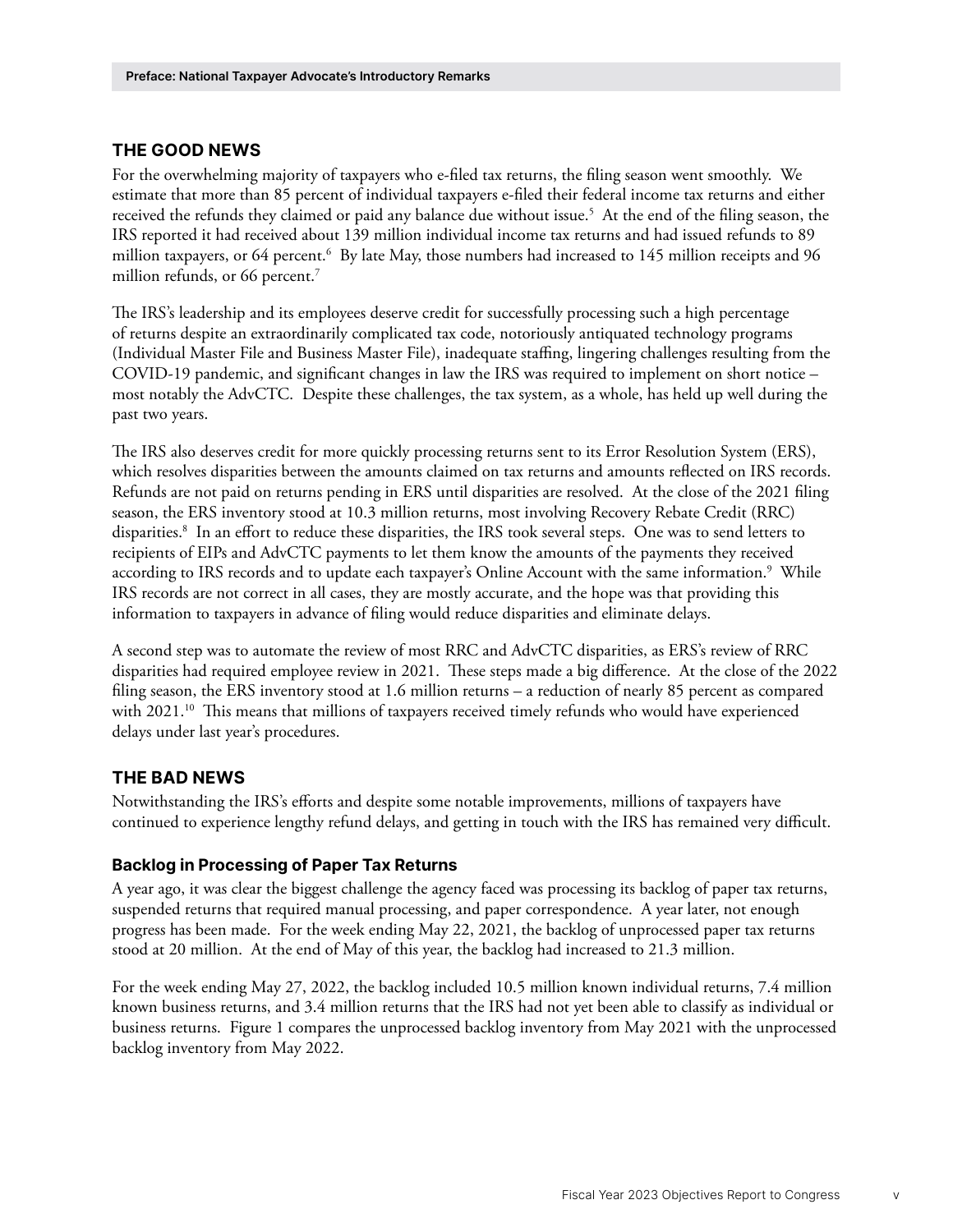|                                                | <b>Individual</b> | <b>Business</b> | <b>Not Specified</b> | <b>Total</b> |
|------------------------------------------------|-------------------|-----------------|----------------------|--------------|
| Paper Returns Awaiting Processing - 2021       |                   |                 |                      |              |
| <b>Original Returns</b>                        | 6,100,000         | 5,600,000       | 5,100,000            | 16,800,000   |
| Amended Returns                                | 2,700,000         | 500,000         |                      | 3,200,000    |
| <b>Total Paper Returns Awaiting Processing</b> | 8,800,000         | 6,100,000       | 5,100,000            | 20,000,000   |
| Paper Returns Awaiting Processing - 2022       |                   |                 |                      |              |
| <b>Original Returns</b>                        | 8,200,000         | 6,500,000       | 3,400,000            | 18,100,000   |
| Amended Returns                                | 2,300,000         | 900,000         |                      | 3,200,000    |
| <b>Total Paper Returns Awaiting Processing</b> | 10,500,000        | 7,400,000       | 3,400,000            | 21,300,000   |

<span id="page-3-0"></span>**FIGURE 1, Status of Unprocessed Paper Tax Returns Comparing Weeks Ending May 22, 2021, and May 27, 202[211](#page-6-0)**

As Figure 1 shows, the backlog of paper tax returns classified as individual returns has grown from 8.8 million to 10.5 million – an increase of 19 percent. The backlog of paper tax returns classified as business returns has grown from 6.1 million to 7.4 million – an increase of 21 percent. Assuming the 3.4 million unclassified returns are ultimately classified in proportion to the current count of individual and business returns (*i.e.,* 59 percent are individual returns and 41 percent are business returns), the individual backlog is about 12.5 million, and the business backlog is about 8.8 million.

These delays matter because most taxpayers receive refunds, and when the IRS is delayed in processing returns, taxpayers cannot get access to the funds claimed on those returns. During 2021, 77 percent of individual taxpayers received refunds.[12](#page-7-0) With an estimated 12.5 million unprocessed individual returns, it is likely that nearly nine million individual taxpayers are experiencing refund delays because of the backlog. While the impact on the business side is more difficult to quantify due to the variety of business tax returns, many business taxpayers are also awaiting refunds, and some have been waiting extended periods to receive Employee Tax Credits for which they are eligible.

#### **Delays in Processing Taxpayer Correspondence**

During the 2022 filing season, the IRS sent taxpayers tens of millions of notices.[13](#page-7-0) These included math error notices, Automated Underreporter notices (where an amount reported on a tax return did not match the corresponding amount reported to the IRS on a Form 1099 or other third-party information return), notices requesting a taxpayer authenticate his or her identity (where IRS security filters flagged a return as potentially filed by an identity thief), correspondence examination notices, and collection notices. If taxpayer responses were required, and if the IRS did not process a response, its automated processes could take adverse action or not release the refund claimed on the tax return.

When a taxpayer receives a notice and is requested to respond or chooses to respond, the taxpayer must generally do so by mail. Through May 21, the IRS processed five million taxpayer responses to proposed adjustments, and it took an average of 251 days to do so – more than eight months. That's more than triple the processing time of 74 days in fiscal year (FY) 2019, the most recent pre-pandemic year.<sup>14</sup> When a math error or similar notice is generated in connection with a paper-filed tax return, the combination of the return processing delay and the correspondence processing delay may mean that the taxpayer must wait well over a year to get the issue resolved and receive the refund due. Earlier this year, the IRS suspended the issuance of automated notices, which should decrease future correspondence requiring processing and eliminate some taxpayer confusion.<sup>[15](#page-7-0)</sup>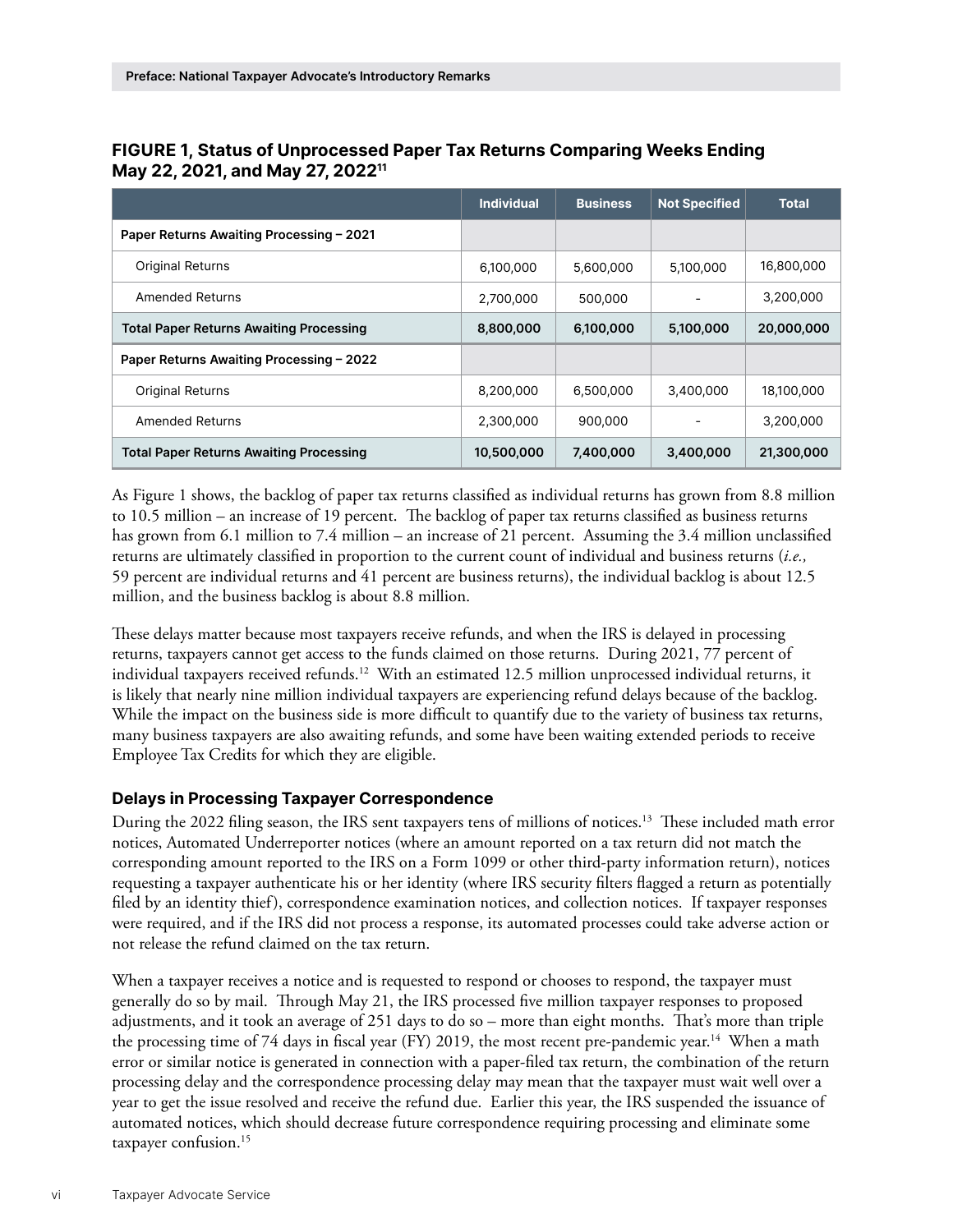<span id="page-4-0"></span>In addition, there are currently over 336,000 taxpayers who could not file their returns or receive their refunds because identity thieves had already filed a return using their identifying information.[16](#page-7-0) These taxpayers must submit affidavits and other documentation to substantiate their identities. They now generally must wait at least a year to receive their refunds. The IRS website states: "[D]ue to extenuating circumstances caused by the pandemic our identity theft inventories have increased and on average it is taking about 360 days to resolve identity theft cases."[17](#page-7-0)

### **Difficulty Reaching the IRS by Phone**

The IRS's telephone service has continued to be unacceptably poor. In 2021, the IRS received 167 million calls during the filing season. Telephone assistors answered nine percent, and hold times averaged 20 minutes.[18](#page-7-0) This filing season, the IRS received 73 million calls, telephone assistors answered ten percent, and hold times averaged 29 minutes.<sup>19</sup>

# **FIGURE 2, IRS Enterprise Telephone Results Comparing Weeks Ending May 21, 2021, and April 23, 2022**

| <b>Filing Season</b> | <b>Calls Received</b> | <b>Number of Calls Answered</b><br>by an IRS Employee | <b>Percentage of Calls Answered</b><br>by an IRS Employee | Time on Hold |
|----------------------|-----------------------|-------------------------------------------------------|-----------------------------------------------------------|--------------|
| 2021                 | 167 million           | 15.7 million                                          | 9%                                                        | 20 minutes   |
| 2022                 | 73 million            | 7.5 million                                           | 10%                                                       | 29 minutes   |

In ordinary times, if calls dropped by more than half from one year to the next and staffing remained relatively constant, IRS employees predictably would answer about double the percentage of calls in the second year. But that didn't happen because Accounts Management employees perform double duty – they answer most of the telephone lines, and they also process taxpayer correspondence, including some amended returns. To help reduce the correspondence backlog, the IRS made the decision to shift employees toward processing correspondence and away from the phones. I agree with and applaud that decision. The IRS must get current on processing returns, refunds, and correspondence. However, the allocation of more employees to handle correspondence has made the IRS as hard to reach as last year, with nine out of ten calls not reaching an employee.

Not surprisingly, the IRS has been ranked poorly in two leading customer satisfaction surveys. The American Customer Satisfaction Index's ranking of federal agencies placed the Treasury Department, which interacts with the public primarily through the IRS, "dead last."<sup>20</sup> Forrester Research's U.S. Customer Experience Index ranked 221 companies and federal agencies and similarly found the IRS ranked last among all brands and agencies in customer satisfaction. The Forrester report also noted that the IRS score suffered one of the steepest year-over-year declines.<sup>[21](#page-7-0)</sup>

The combination of more than 21 million unprocessed paper tax returns, more than 14 million math error notices,<sup>22</sup> eight-month backlogs in processing taxpayer correspondence, and extraordinary difficulty reaching the IRS by phone has made this filing season particularly challenging. At the end of the day, a typical taxpayer cares most about receiving his or her refund timely. Particularly for lower income taxpayers who receive Earned Income Tax Credit benefits, their refunds may constitute a significant percentage of their household income for the year. Thus, these processing delays are creating unprecedented financial difficulties for millions of taxpayers and outright hardships for many.

## **TAS OBJECTIVES**

As required by law, this report describes the key objectives of the Office of the Taxpayer Advocate for the upcoming fiscal year. In light of the challenges taxpayers have been facing over the last two years, we will be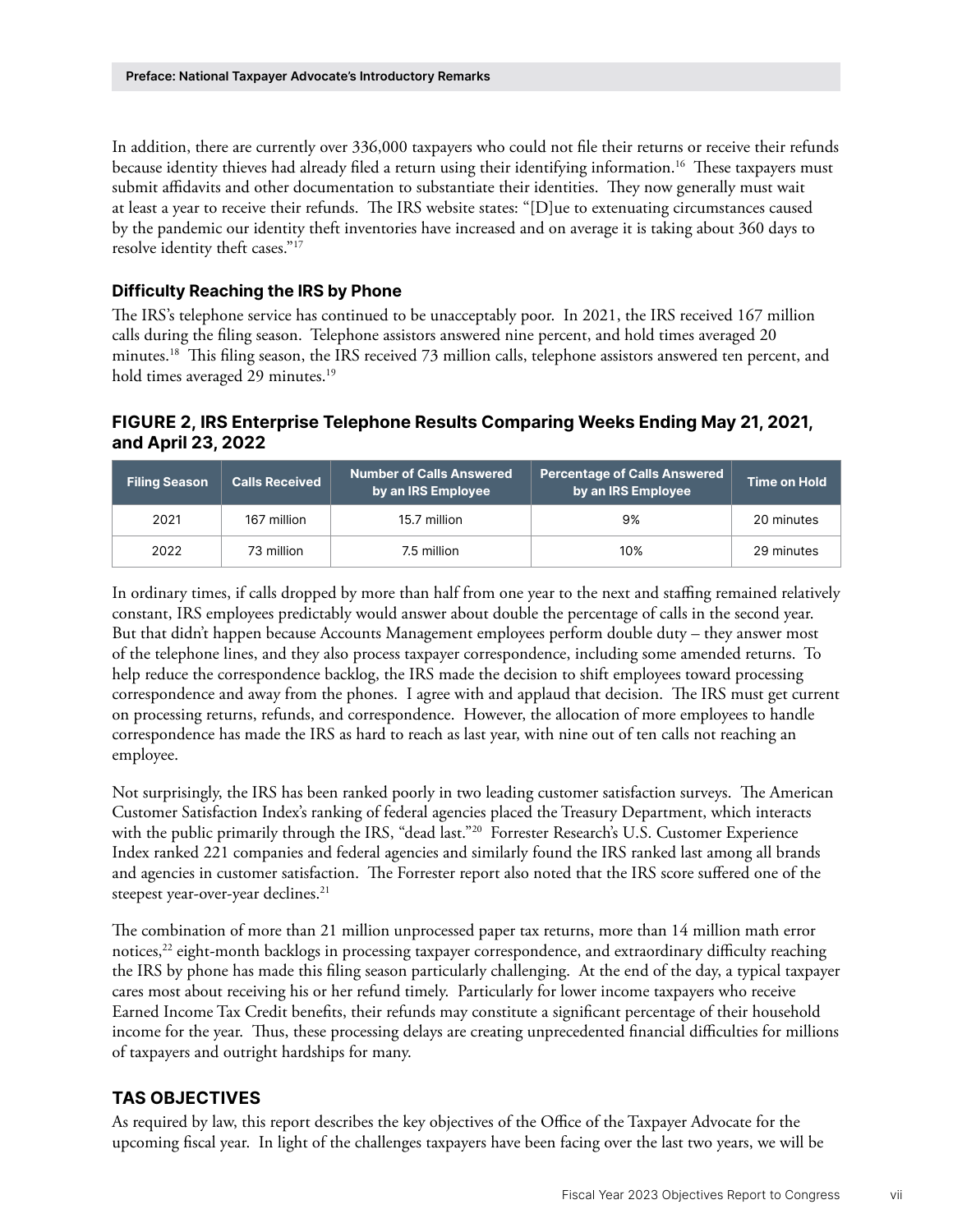<span id="page-5-0"></span>placing heavy emphasis on working with the IRS to improve the processing of tax returns and taxpayer service generally. Among our priorities are the following:

- **Automating the processing of paper tax returns.** On March 29, as discussed above, I issued a TAD directing the IRS to implement scanning technology by the start of the 2023 filing season so that paper tax returns can be machine-read and employees will not have to keystroke each digit on the return into IRS systems.<sup>23</sup> After obtaining an extension for responding, the IRS's answer to my TAD is now due on Monday, June 27. Although IRS leaders have indicated they are not likely to implement 2-D barcoding, I strongly urge them to implement a plan to achieve automation of paper processing in time for the next filing season. Doing so is critical. In the year 2022, it is unacceptable that the agency is still paying thousands of employees to keystroke the data from millions of tax returns, digit by digit, into IRS systems – creating the current processing backlog and producing an error rate in transcribing individual returns last year of 22 percent.<sup>24</sup>
- **Reducing barriers to e-filing tax returns.** Some taxpayers still prefer to file paper tax returns. However, many paper filers, perhaps the majority, would prefer to e-file their returns but are not able to do so. Among the barriers: some taxpayers must file IRS forms that the IRS does not accept through its e-file system; some taxpayers must include attachments (*e.g*., appraisals or disclosure statements) that cannot be filed by their tax software packages; some software packages block returns from e-file if the taxpayer overrides certain entries; IRS systems reject certain returns during the e-file process and require affected taxpayers to mail the return instead; and some taxpayers live in areas of the country without broadband internet access or lack computer access and thus face greater difficulty in preparing and e-filing their returns. The IRS must reduce e-filing barriers so that more taxpayers can e-file, and there will be fewer paper tax returns to transcribe or scan.
- **Improving the IRS's hiring and training processes.** In FY 2022, Congress increased the IRS's overall budget by almost six percent and the taxpayer services portion of the budget by nearly nine percent.<sup>25</sup> Many of the IRS's challenges stem from inadequate staffing, including limited staffing in Submission Processing and telephone call centers. Hiring and adequately training new employees will enhance the taxpayer experience.
- **Improving telephone service.** Some taxpayer issues may be resolved through technology channels, and enhancing those channels must be a priority. But some issues are best resolved through a conversation, and some taxpayers are not comfortable with technology. It is critical that taxpayers be able to reach the IRS by phone. As discussed above, IRS employees were only able to answer ten percent of taxpayer telephone calls this filing season. If a private company failed to answer nine out of ten customer calls, customers would go elsewhere. That, of course, is not an option for U.S. taxpayers, so it is critical that the IRS increase staffing in its telephone call centers to handle the volume of calls it receives.
- **Enhancing online accounts and digital communication.** Just as most Americans use online accounts to conduct financial transactions and communicate electronically with service providers, taxpayers and their representatives should have the option of conducting business with the IRS from their computers – without having to wait on hold for telephone service and without having to exchange correspondence. The IRS has had IT plans for many years that set this as a goal. From a taxpayer perspective, it is critical that the IRS make it a reality.

TAS does not have the authority to make changes to IRS systems and processes on its own. Our effectiveness depends on working with the IRS to make administrative changes and, when necessary, working with Congress to make legislative changes. TAS serves on numerous cross-functional teams within the IRS, and through these teams and regular meetings with senior IRS leaders, we seek to persuade the IRS to adopt our recommendations to improve taxpayer service, strengthen taxpayer rights, and enhance tax administration. In our 2021 Annual Report to Congress, we made 88 administrative recommendations. I am pleased to report that the IRS has agreed to adopt 61 of them. The IRS's detailed responses are posted on our website at <https://www.taxpayeradvocate.irs.gov/arc-recommendations-tracker>.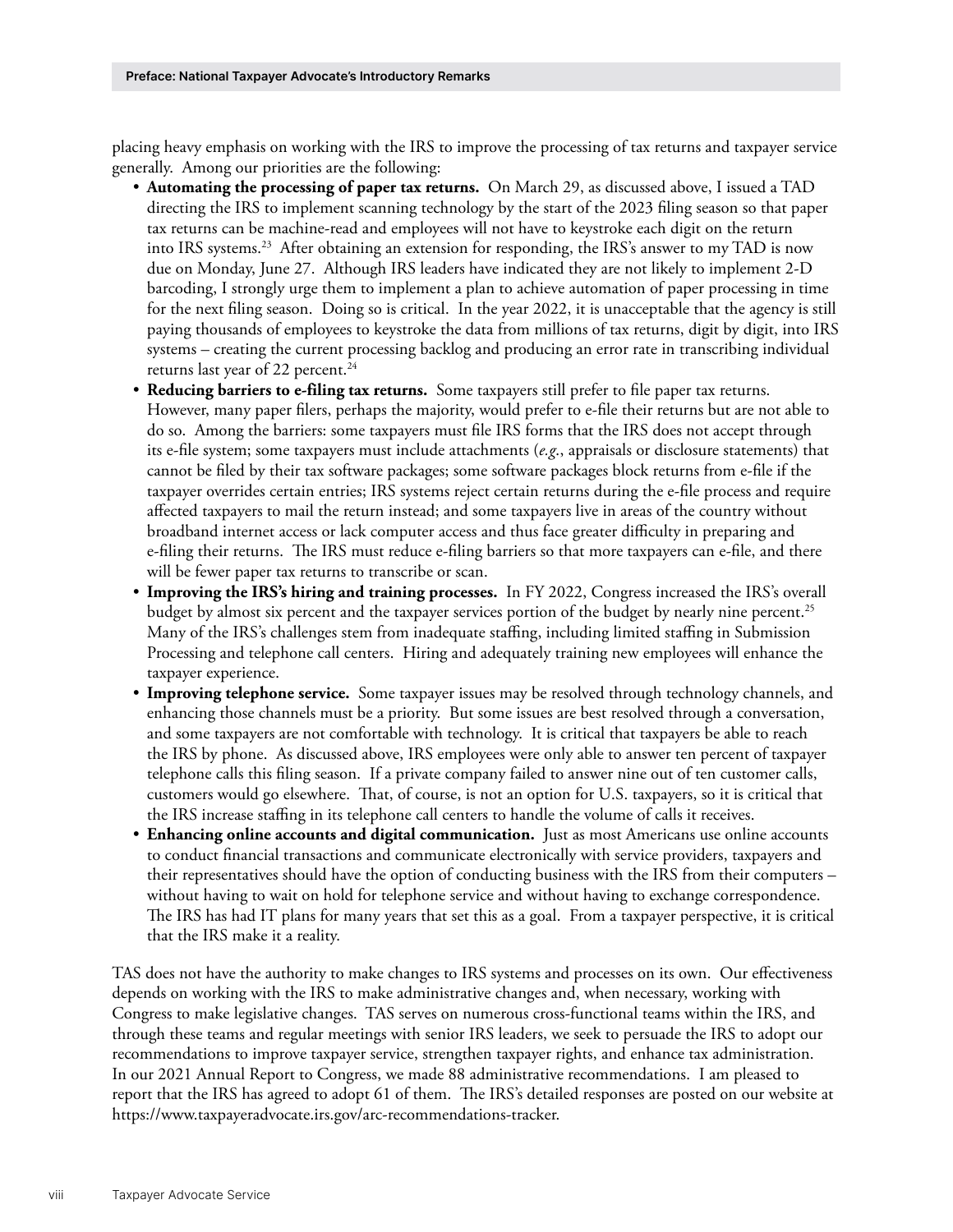<span id="page-6-0"></span>Despite the challenges of the last two years, I remain optimistic that significant improvements in tax administration are on the way. The IRS, after many years of tight budgets, has now been given significant additional funding. The direct-hire authority recently authorized by Congress will allow the IRS to bring on new employees more quickly. And the challenges presented by the pandemic have brought into stark view the vulnerabilities of the IRS's over-reliance on paper tax return processing, paper correspondence processing, and telephone operations, while highlighting the dire need to modernize the agency's technology. Modernization is needed both for the IRS's internal operations and its taxpayer-facing operations – not as a replacement for personal service but as an attractive option that will substantially reduce taxpayer demand for personal service and increase trust in the agency.

Over the coming year, I look forward to working with the IRS and with Congress to improve tax administration, and while doing so, ensuring that taxpayer rights and taxpayer service remain top of mind.

Respectfully submitted,

Sir Cau

Erin M. Collins National Taxpayer Advocate June 22, 2022

#### Endnotes

- [1](#page-0-0) Although I was not the only voice calling attention to these problems, I note that I highlighted the IRS's processing delays in a three-part series of blogs dating back to April 2021, in congressional testimony in May 2021, and in my FY 2022 Objectives Report to Congress in June 2021. *See* Erin M. Collins, 2021 Filing Season Bumps in the Road, National Taxpayer Advocate Blog (Part I posted on Apr. 22, 2021; Part II posted on Apr. 27, 2021; Part III posted on June 29, 2021), [https://www.taxpayeradvocate.irs.gov/taxnews](https://www.taxpayeradvocate.irs.gov/taxnews-information/blogs-nta)[information/blogs-nta;](https://www.taxpayeradvocate.irs.gov/taxnews-information/blogs-nta) *Internal Revenue Service: Narrowing the Tax Gap and Improving Taxpayer Services: Hearing Before the Subcomm. on Financial Services and General Government of S. Comm. on Appropriations*, 117th Cong. (May 19, 2021) (statement of Erin M. Collins, National Taxpayer Advocate), [https://www.taxpayeradvocate.irs.gov/wp-content/uploads/2021/05/National-](https://www.taxpayeradvocate.irs.gov/wp-content/uploads/2021/05/National-Taxpayer-Advocate-Testimony-Senate-Approps-FSGG-Hearing-5-19-2021.pdf)[Taxpayer-Advocate-Testimony-Senate-Approps-FSGG-Hearing-5-19-2021.pdf](https://www.taxpayeradvocate.irs.gov/wp-content/uploads/2021/05/National-Taxpayer-Advocate-Testimony-Senate-Approps-FSGG-Hearing-5-19-2021.pdf) ("Technology is available that would allow the IRS to machine-read paper returns and avoid the need for manual data entry. One option is 2-D barcoding… . I encourage the IRS to move quickly. Scanning technology will improve accuracy and reduce costs, and it should be relatively easy to implement."); National Taxpayer Advocate FY 2022 Objectives Report to Congress (*Preface*).
- [2](#page-0-0) ARPA, Pub. L. No. 117-2, § 9601(d), 135 Stat. 4, 144 (2021) (providing supplemental funding of almost \$1.5 billion for the IRS to use, in its discretion, for any of several purposes, including "the provision of taxpayer assistance").
- [3](#page-1-0) IRS, Wage & Investment Division (W&I) data (as of May 27, 2022).
- [4](#page-1-0) TAD 2022-1, Implement Scanning Technology to Machine Read Paper Tax Returns and Address the Paper Return Backlog (Mar. 29, 2022),<https://www.irs.gov/pub/irs-utl/tad-2022-1-memo-from-nta.pdf>.
- [5](#page-2-0) The IRS received 139 million returns during the filing season ending April 18. It has received about eight million paper returns, and it has issued about 14 million math error notices to taxpayers, of which more than 11 million decrease the taxpayer's refund or create a balance due. *See* IRS, Compliance Data Warehouse (CDW), Individual Returns Transaction File (math error data as of Apr. 28, 2022).
- [6](#page-2-0) IRS, Filing Season Statistics for Week Ending April 22, 2022, [https://www.irs.gov/newsroom/filing-season-statistics-for-week](https://www.irs.gov/newsroom/filing-season-statistics-for-week-ending-april-22-2022)[ending-april-22-2022](https://www.irs.gov/newsroom/filing-season-statistics-for-week-ending-april-22-2022).
- [7](#page-2-0) IRS, Filing Season Statistics for Week Ending May 20, 2022, [https://www.irs.gov/newsroom/filing-season-statistics-for-week](https://www.irs.gov/newsroom/filing-season-statistics-for-week-ending-may-20-2022)[ending-may-20-2022](https://www.irs.gov/newsroom/filing-season-statistics-for-week-ending-may-20-2022).
- [8](#page-2-0) IRS, W&I data (week ending May 21, 2021).
- [9](#page-2-0) *See* IRS, IR-2021-255, IRS issues information letters to Advance Child Tax Credit recipients and recipients of the third round of Economic Impact Payments; taxpayers should hold onto letters to help the 2022 Filing Season experience (Dec. 22, 2021), [https://www.irs.gov/newsroom/irs-issues-information-letters-to-advance-child-tax-credit-recipients-and-recipients-of-the-third](https://www.irs.gov/newsroom/irs-issues-information-letters-to-advance-child-tax-credit-recipients-and-recipients-of-the-third-round-of-economic-impact-payments-taxpayers-should-hold-onto-letters-to-help-the-2022-filing-season)[round-of-economic-impact-payments-taxpayers-should-hold-onto-letters-to-help-the-2022-filing-season.](https://www.irs.gov/newsroom/irs-issues-information-letters-to-advance-child-tax-credit-recipients-and-recipients-of-the-third-round-of-economic-impact-payments-taxpayers-should-hold-onto-letters-to-help-the-2022-filing-season)
- [10](#page-2-0) IRS, W&I data (week ending Apr. 22, 2022).
- [11](#page-3-0) IRS, W&I data (weeks ending May 22, 2021, and May 27, 2022). Taxpayers may e-file amended individual returns, but once received, the IRS processes them as if they were paper tax returns. We therefore include them in the paper backlog inventory. In addition to the unprocessed paper tax return backlog, the IRS has a backlog of 5.4 million returns suspended during processing and 5.3 million cases pending in its Accounts Management function (excluding amended returns). Therefore, the total processing backlog as of the end of May was about 32 million returns.